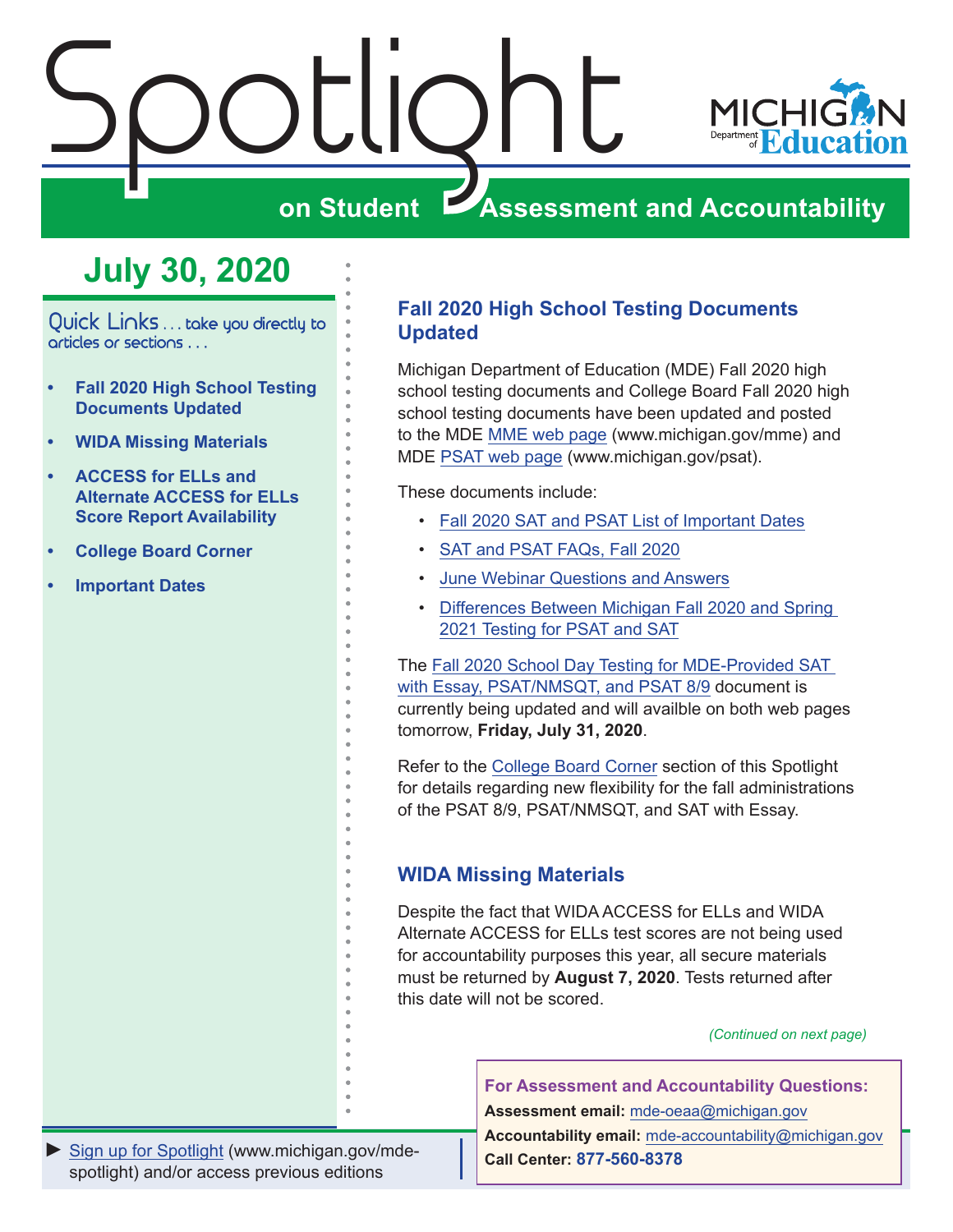<span id="page-1-0"></span>We understand that districts may have intended to return materials according to their assessment plan, but those plans were disrupted with the closure of schools while the summative WIDA window was still open. Therefore, the OEAA has worked with WIDA to allow for a late return window this year. You must locate and return all secure materials no later than **August 7, 2020**. We greatly appreciate districts' help in maintaining test security and ensuring that the time students spent on the assessment was not wasted.

If a school is unable to recover materials, the school must document this in WIDA AMS using the **Accountability Form**.

To see what materials are missing for your district/ school, complete the following steps to access WIDA AMS:

- 1. Log in to [WIDA AMS](https://www.wida-ams.us/) (http://www.wida-ams.us)
- 2. Click on **Materials** then on **Return Materials Receipt** Report
- 3. Select the **Administration** and **District** (select the School, if applicable)
- 4. Click **Show**

The district or school is to complete the Accountability Form and list the discrepancy and secure barcode of the material that is not being returned.

To complete the form:

- Log into [WIDA AMS](https://www.wida-ams.us/)
- Go to **Materials**
- Click on **Accountability Form**
- Select the school where the material discrepancy was found

At the bottom of the list of materials, there is a space labeled "Record reasons for discrepancies here:".

Record the secure barcode of the material and explain the discrepancy.

Call Data Recognition Corporation (DRC) Customer Support at 1-855-787-9615 if you need UPS or DRC return labels.

Contact UPS at 1-866-857-1501 the day before you want a pickup scheduled. Before you call UPS, count the number of boxes you have to be picked up. Make a note of the UPS tracking numbers on the UPS labels placed on the boxes for shipping. UPS will ask for one of these tracking numbers to schedule a pickup. All boxes must be kept in a secure location until the UPS driver arrives for pickup. **You should not be asked to pay for the shipment.**

If you have questions, contact the Office of Educational Assessment and Accountability (OEAA) at 877-560- 8378 and select option 5 for WIDA.

## **ACCESS for ELLs and Alternate ACCESS for ELLs Score Report Availability**

The Round 1 ACCESS for ELLs and Alternate ACCESS for ELLs Score Reports (PDFs) will be available in [WIDA AMS](https://www.wida-ams.us/) (www.wida-ams.us) on **Tuesday, August 4, 2020**. These reports will only include scores for tests that were completed and returned by May 6. Materials returned after that date and by the August 7, 2020 final return deadline will appear in the Round 2 reporting window in early September. A corresponding downloadable Student Data File will be available in the coming weeks on the OEAA Secure Site.

Data for districts that returned materials after May 6 may be incomplete. For example, a grade 2 student who took the Listening, Reading, and Speaking

*(Continued on next page)*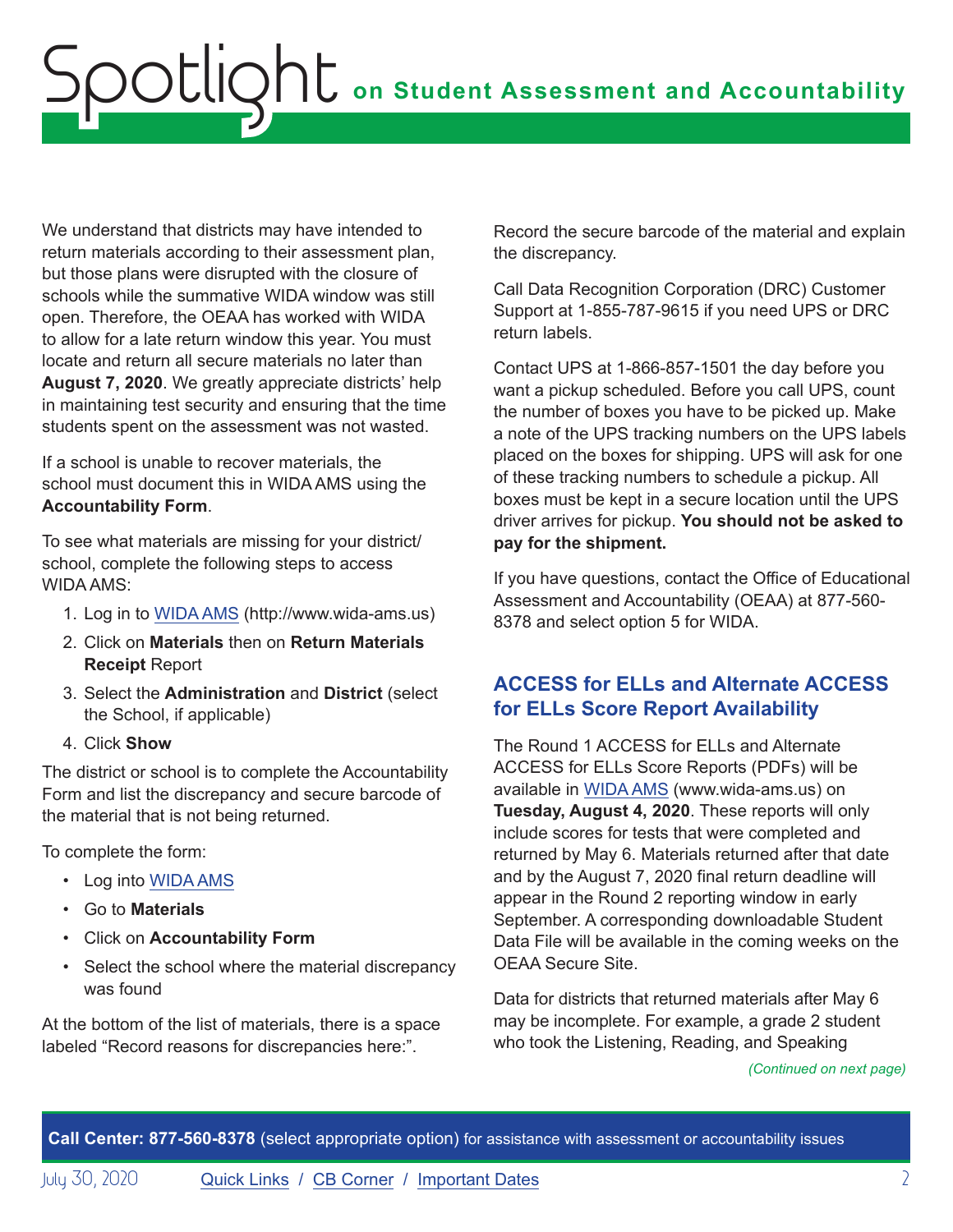assessments online would have taken the Writing assessment in a paper/pencil booklet. The scores from the Writing test and the student's Overall score will not be available until early September.

Printed reports for all tests will arrive on **Friday, October 16, 2020**.

## **Score Reports on WIDA AMS:**

In WIDA AMS, district-level users may view both district-level and school-level reporting. School-level users may view school-level reporting only. Test Administrators do not have permission to view reports.

The grades K-12 ACCESS for ELLs and grades 1-12 Alternate ACCESS for ELLs (as applicable) reports that will be available in WIDA AMS are:

- **District Frequency Distribution Reports** – the number of students and percentage of total tested at each proficiency level for each language domain and four composites, by proficiency levels for grades within a district
- **School Frequency Distribution Reports** – the number of students and percentage of total tested at each proficiency level for each language domain and four composites within a school
- **School Roster Reports** scale scores and language proficiency levels for each language domain and four composites, by school, grade, student, and grade-level cluster
- **Individual Student Reports**  individual student's scale scores and language proficiency levels for each language domain and four composites

Select **Test Results** from the **Report Delivery** menu to display the Test Results page. You can use the Administration, District, School, and Report drop-down menus to filter the display.

Individual Student Reports are also available in various languages in WIDA AMS **Report Delivery**, under **On Demand Reports**. Select the Administration, District, School, and language to generate reports. Click **Find Students** to populate the students tested at that school. On Demand Reports can be opened individually under the Action column, or the user can check the select box for each student requiring the language and click either **Open Selected** or **Save Selected**.

## **Printed Score Reports:**

Your district will receive a shipment with an affixed yellow label on the boxes containing ACCESS for ELLs and Alternate ACCESS for ELLs Score Reports. Specifically, this shipment will contain the following reports:

- Grades K-12 ACCESS for ELLs District Frequency Distribution Reports
- Grades 1-12 Alternate ACCESS for ELLs District Frequency Distribution Reports (if applicable)

District boxes may also include boxes for schools (this is the same process as used for delivering test materials).

The school shipment will arrive on the same day as the district shipment. This shipment will have a yellow label affixed to the boxes and will contain ACCESS for ELLs and Alternate ACCESS for ELLs Score Reports. Specifically, the school shipment will contain the following reports:

*(Continued on next page)*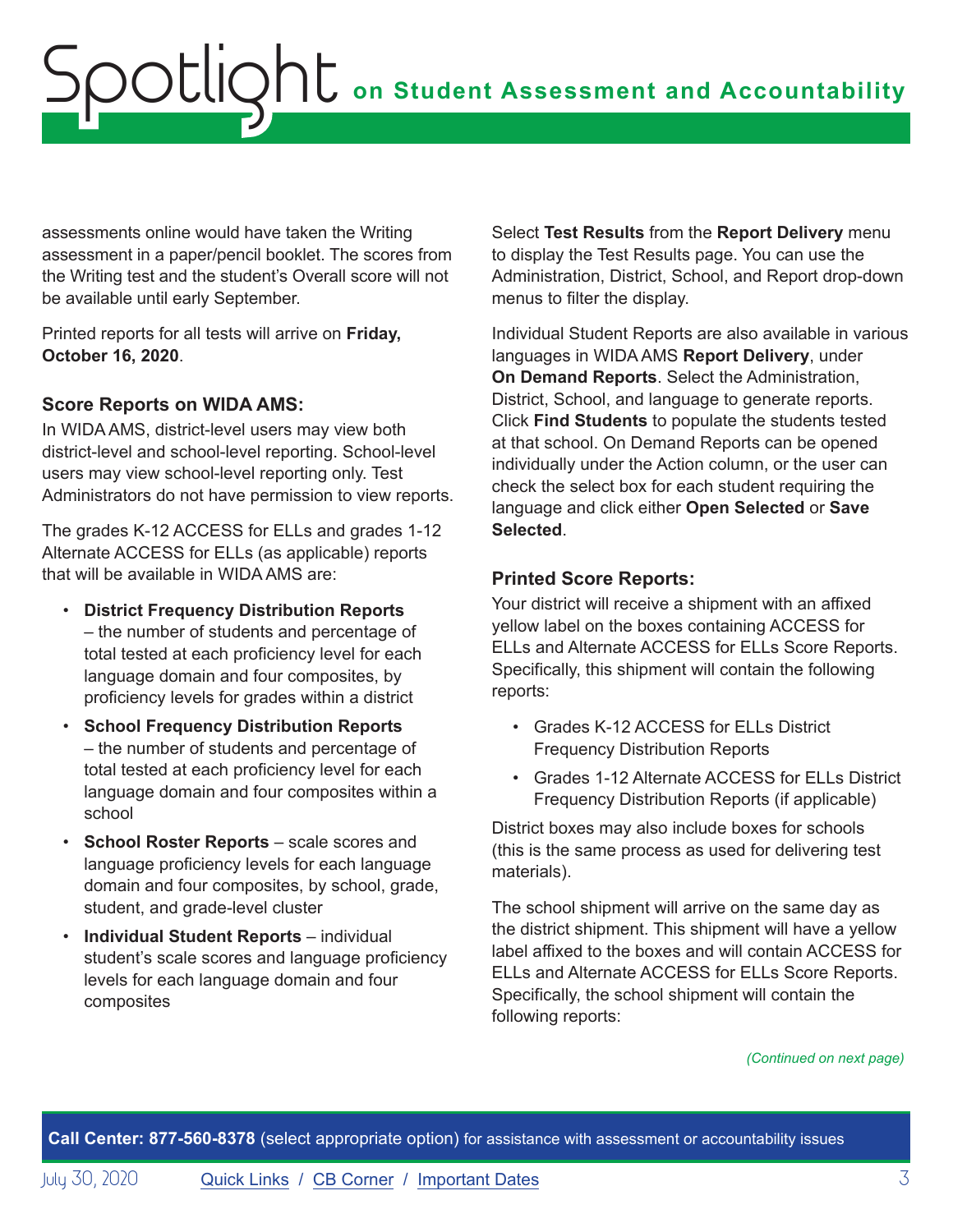# **on Student Assessment and Accountability** Spotlight

- Grades K-12 ACCESS for ELLs School Frequency Distribution Reports
- Grades K-12 ACCESS for ELLs School Roster Reports
- Grades K-12 ACCESS for ELLs Individual Student Reports
- Grades 1-12 Alternate ACCESS for ELLs School Frequency Distribution Reports (if applicable)
- Grades 1-12 Alternate ACCESS for ELLs School Roster Reports (if applicable)
- Grades 1-12 Alternate ACCESS for ELLs Individual Student Reports (if applicable)

## **Score Report Resources**

WIDA offers several online resources for communication with educators, families, and students. The following resources are available for parents and educators in the [WIDA Resource Library](https://wida.wisc.edu/resources) and can be found using the filters for **Topic** and **Type**.

## **ACCESS for ELLs:**

• [ACCESS for ELLs Parent Handout](https://wida.wisc.edu/resources?keys=&field_type_target_id%5B355%5D=355&utm_campaign=MI13&utm_medium=email&utm_source=Eloqua) – a onepage flyer providing parents with answers to several basic questions about ACCESS for ELLs (available in multiple languages)

- [Parent Guide for ACCESS for ELLs Score](https://wida.wisc.edu/resources?keys=&field_type_target_id%5B354%5D=354&utm_source=Eloqua&utm_medium=email&utm_campaign=MI13&utm_content=text-Parent-Guide-for-ACCESS-for-ELLs-Score-Reports)  [Reports](https://wida.wisc.edu/resources?keys=&field_type_target_id%5B354%5D=354&utm_source=Eloqua&utm_medium=email&utm_campaign=MI13&utm_content=text-Parent-Guide-for-ACCESS-for-ELLs-Score-Reports) – a two-page document summarizing key information for parents from the full *ACCESS for ELLs Interpretive Guide for Score Reports* (available in multiple languages)
- [ACCESS for ELLs Interpretive Guide for Score](https://wida.wisc.edu/resources/access-ells-interpretive-guide-score-reports?utm_campaign=MI13&utm_medium=email&utm_source=Eloqua)  [Reports](https://wida.wisc.edu/resources/access-ells-interpretive-guide-score-reports?utm_campaign=MI13&utm_medium=email&utm_source=Eloqua) – a comprehensive document providing information on understanding the scores

#### **Alternate ACCESS for ELLs**

- [Alternate ACCESS for ELLs Parent Handout](https://wida.wisc.edu/resources?keys=%22parent+handout%22&field_type_target_id%5B331%5D=331&utm_campaign=MI13&utm_medium=email&utm_source=Eloqua)  a one-page flyer providing parents with answers to several basic questions about Alternate ACCESS for ELLs (available in multiple languages)
- [Parent Guide for ACCESS for ELLs Score](https://wida.wisc.edu/resources?keys=%22parent+guide%22&field_type_target_id%5B331%5D=331&utm_campaign=MI13&utm_medium=email&utm_source=Eloqua)  [Reports](https://wida.wisc.edu/resources?keys=%22parent+guide%22&field_type_target_id%5B331%5D=331&utm_campaign=MI13&utm_medium=email&utm_source=Eloqua) – a three-page document summarizing key information for parents from the full *Alternate ACCESS for ELLs Interpretive Guide for Score Reports* (available in multiple languages)
- [Alternate ACCESS for ELLs Interpretive Guide](https://wida.wisc.edu/resources/alternate-access-ells-interpretive-guide-score-reports?utm_campaign=MI13&utm_medium=email&utm_source=Eloqua)  [for Score Reports](https://wida.wisc.edu/resources/alternate-access-ells-interpretive-guide-score-reports?utm_campaign=MI13&utm_medium=email&utm_source=Eloqua) – a comprehensive document providing information on understanding the scores

Contact DRC Customer Support with any questions at 1-855-787-9615 or [WIDA@DataRecognitionCorp.com](mailto:WIDA%40DataRecognitionCorp.com?subject=).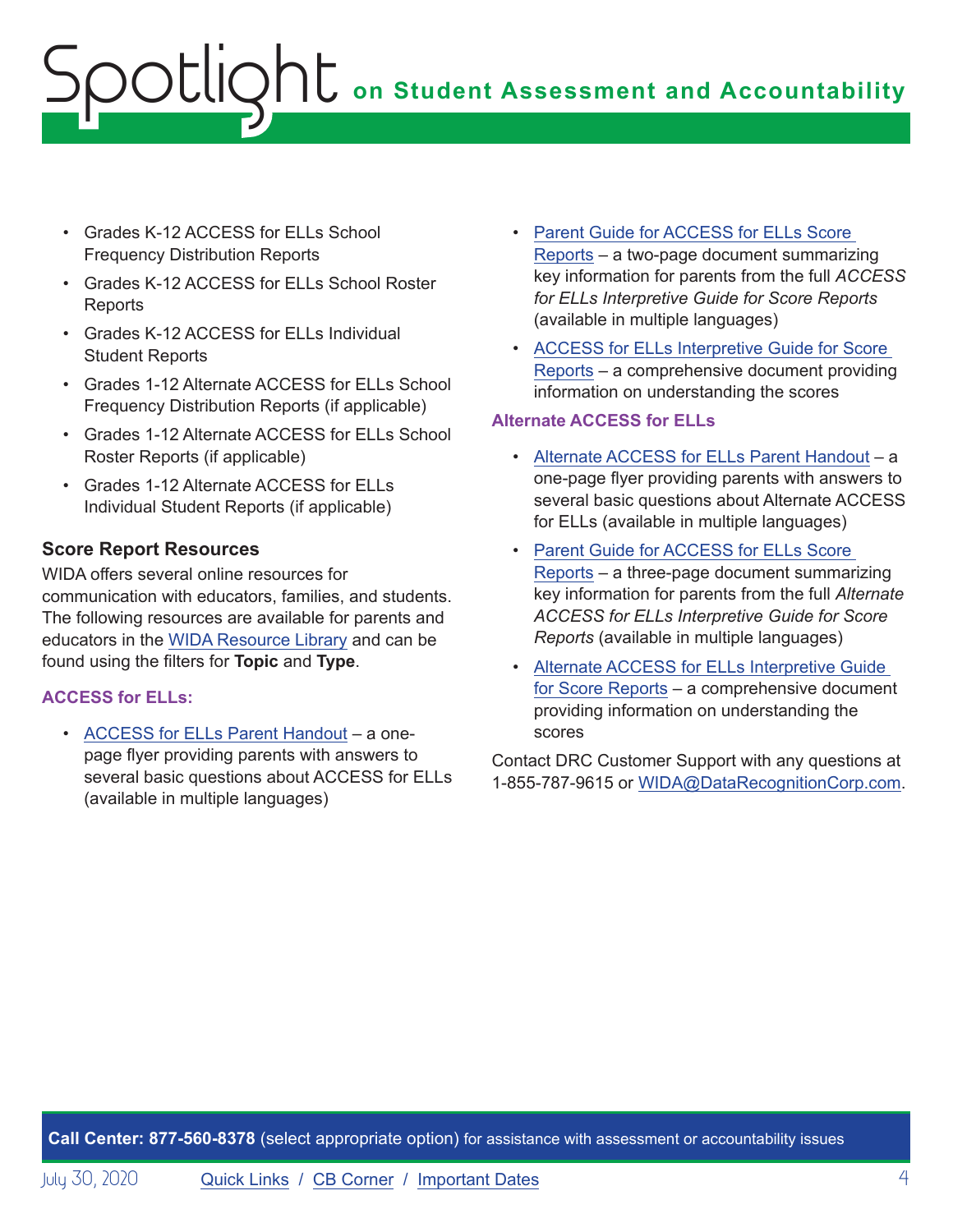# <span id="page-4-0"></span>**on Student Assessment and Accountability** Spotlight

## <span id="page-4-1"></span>College Board Corner

*Information on SAT*®*, PSAT*™ *8/9, and PSAT*™*10 provided by the College Board*

## **Fall Testing Options**

The health and safety of educators and students is the first concern; therefore, to help schools to deal with the challenges of returning to school in the fall, College Board has announced options for Fall 2020 testing.

More information is available in the [Support for](https://collegereadiness.collegeboard.org/pdf/fall-2020-flexible-testing-options-guide-sat-suite.pdf)  [Schools](https://collegereadiness.collegeboard.org/pdf/fall-2020-flexible-testing-options-guide-sat-suite.pdf) document from College Board. Read the following summary of how this impacts Michigan schools.

- **1. The PSAT/NMSQT alternate date and SAT with Essay makeup date have been changed.**
	- College Board has changed the alternate test date for PSAT/NMSQT to **Thursday, October 29, 2020**.
	- College Board has changed the makeup date for the September and October SAT with Essay administrations to **Tuesday, October 27, 2020**.
	- Michigan Department of Education (MDE) has extended the allowable dates of the PSAT 8/9 testing window to **October 29, 2020**.

| 2019-20<br><b>Grade</b> | 2020-21<br><b>Grade</b> | <b>Assessment</b>     | <b>Test Dates/Window</b>                            |
|-------------------------|-------------------------|-----------------------|-----------------------------------------------------|
| 8                       | 9                       | <b>PSAT 8/9</b>       | Choose any date between<br>September 21-October 29  |
| 9                       | 10                      | PSAT/NMSQT            | October 14 and/or<br>October 29                     |
| 10                      | 11                      | PSAT/NMSQT            | October 14 and/or<br>October 29                     |
| 11                      | 12                      | <b>SAT with Essay</b> | September 23 and/or October 14<br>and/or October 27 |

The updated test dates are:

Dates updated July 30, 2020

An updated Fall 2020 List of Important Dates can be found on the [MME](www.michigan.gov/mme) (www.michigan.gov/mme) and [PSAT](http://www.michigan.gov/psat) (www.michigan.gov/psat) web pages.

*(Continued on next page)*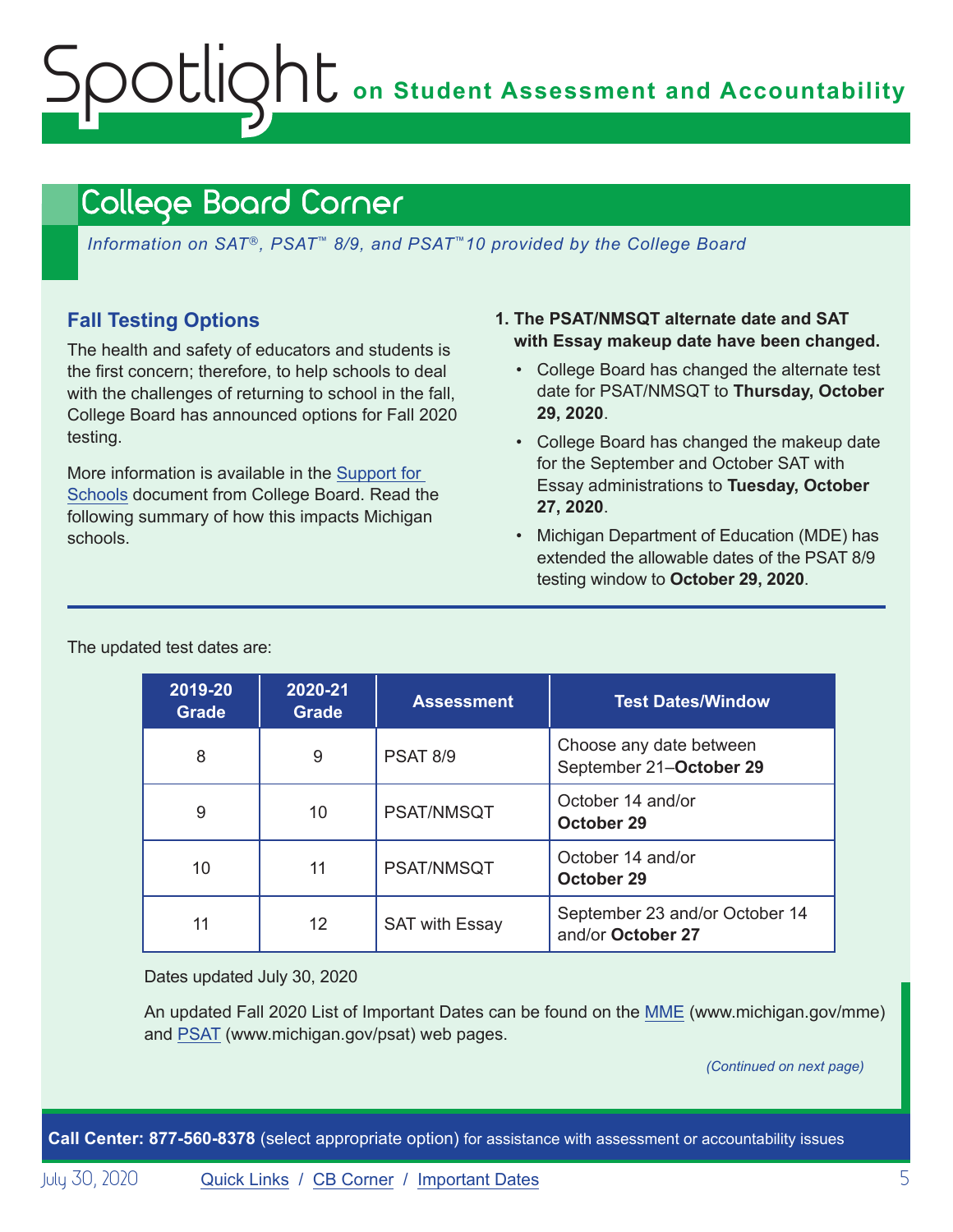## **2. Schools may divide students up and administer the SAT with Essay on multiple dates.**

Schools can flexibly test eligible 12th grade students on September 23, October 14, and October 27, if needed. Materials orders can be placed in the College Board test ordering site (TOS) for September 23 and October 14. Testing materials orders needed for October 27 will be placed during the makeup request window for each primary administration (September 23-25 and/or October 14-16). Orders can be updated until August 25 for the September administration and until September 16 for the October administration.

#### **3. Schools may divide students up and administer the PSAT/NMSQT on multiple dates.**

Schools no longer need to choose one date to administer the PSAT/NMSQT. Schools can flexibly test students on the dates chosen by MDE: October 14 or October 29, if needed. For example, schools could test all 10th graders on one date and all 11th graders on the other.

**Note:** TOS is being updated to allow schools to order for multiple dates. This functionality will not be available until early August. If you plan to test students on multiple dates, do not order in TOS until this functionality is available. If you have already placed your order for PSAT/NMSQT, wait until early August to update your order. The deadline to order for both dates remains **September 16, 2020**.

#### **4. Schools may stagger start times for assessments.**

Schools can provide flexible starting times, without having to obtain College Board approval. All groups must begin testing before the first group finishes to maintain test security. Cell phone collection is required for the duration of the school day for all students testing, or at least until after the last group has started testing.

## **5. PPE (personal protection equipment) will be allowed during testing.**

PPE includes items such as the use of masks. gloves, and hand sanitizer during testing. The use of PPE should follow local guidance. Test coordinators or proctors must check student's PPE prior to testing to ensure that nothing has been written on the PPE and that prohibited materials have not been hidden within the PPE.

## **6. Spacing of students should follow local guidelines.**

Follow local guidance on the spacing of your students. College Board requires a minimum of 3 feet from center of desk to center of desk; however, if local guidance indicates that students must be 6 feet apart, schools should seat students 6 feet apart during testing.

## **7. Submission of off-site testing plans will not be required.**

Most schools participating in the state-provided administrations in Fall 2020 will use the school as the test location. However, if your school is a virtual school, or if you want to administer the PSAT 8/9, PSAT/NMSQT, or SAT with Essay on the same day and don't have enough room in your school, you can test at another location.

#### *(Continued on next page)*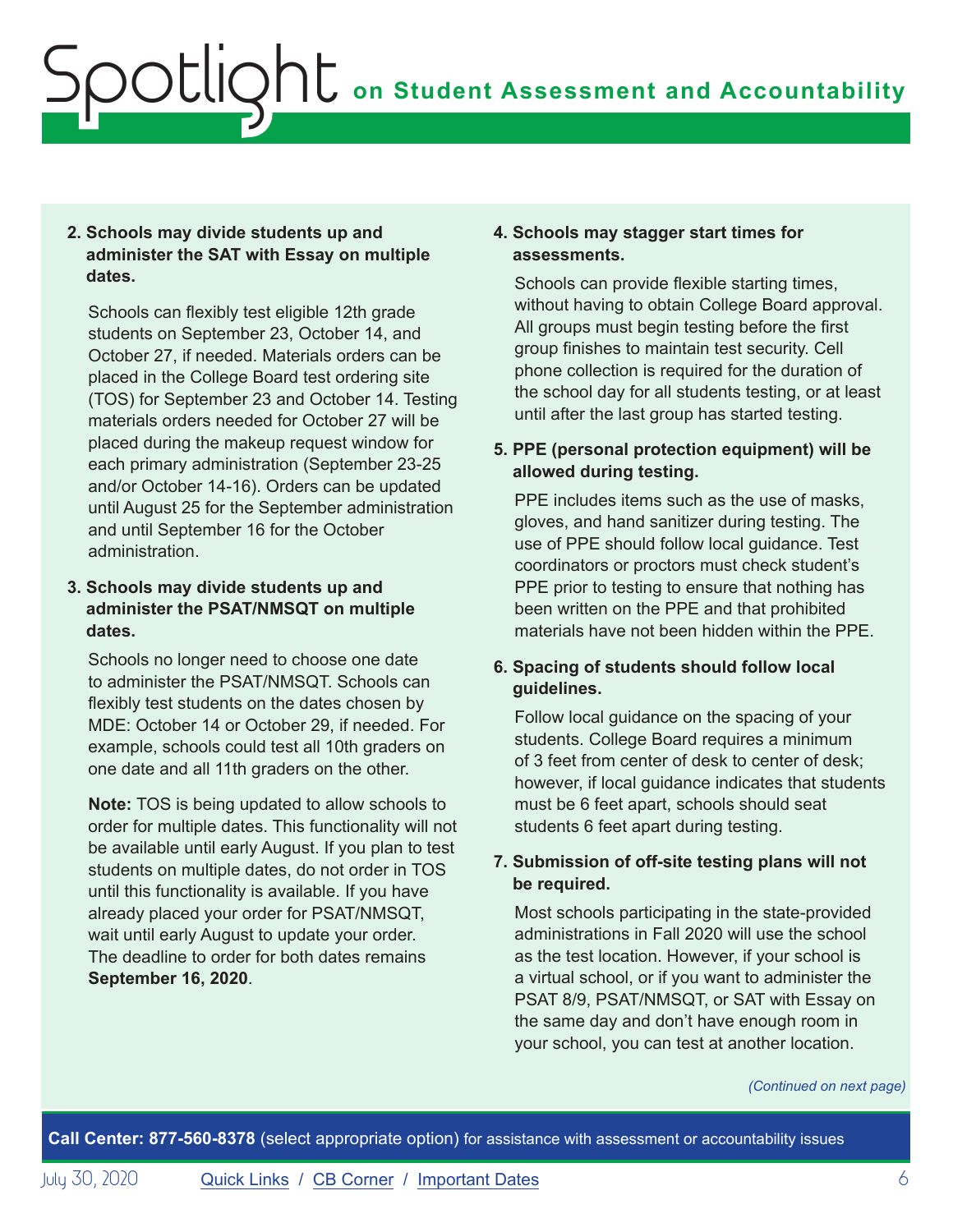For the Fall 2020 testing, College Board will not require schools to obtain approval to test at an off-site location. Approvals for off-site testing will be required for Spring 2021. More information about the process for Spring 2021 will be available in an October edition of the Spotlight.

When choosing off-site locations for Fall 2020, test coordinators should ensure that:

- materials will be transported to the off-site location only when someone will be available to accept them and to ensure the security of test materials upon arrival
- orders placed in the College Board test ordering site include the total number of students testing at all off-site locations (we suggest ordering approximately 10% extra test books)

Schools with approved off-site locations for spring testing receive additional ancillary materials (forms, envelopes, return labels) to send to each off-site location. These materials will not be sent to schools this fall unless specifically requested.

## **Will my school need ancillary materials?**

• If your school plans to have all off-site test materials returned to the school after testing to consolidate into one return shipment of materials, then your school will not need ancillary materials.

• If your school plans to ship off-site test materials directly from the off-site location after testing, then your school will need ancillary materials.

To request ancillary materials, submit the Ancillary Materials Request Form no later than the ordering deadline for the assessment you are administering off-site. When submitting this form, have your school's AI code, test date(s), and expected number of off-site locations available.

#### **Additional Notes about Fall 2020 Testing Options**

- These changes are only for Fall 2020 testing. College Board will continue to monitor and analyze potential changes that may be necessary for Spring 2021 testing.
- College Board is also analyzing contingency options for SAT School Day and PSAT/ NMSQT, in the event a school is unable to test at all in Fall 2020. Additional guidance will be available later this summer.

College Board and MDE have prepared a number of informational resources to assist you in planning for Fall 2020 testing. The resources are posted to both the [MME web page](www.michigan.gov/mme) (www.michigan.gov/ mme) and the [PSAT web page](http://www.michigan.gov/psat) (www.michigan.gov/ psat). These are living documents and have been updated with these new options for Fall 2020.